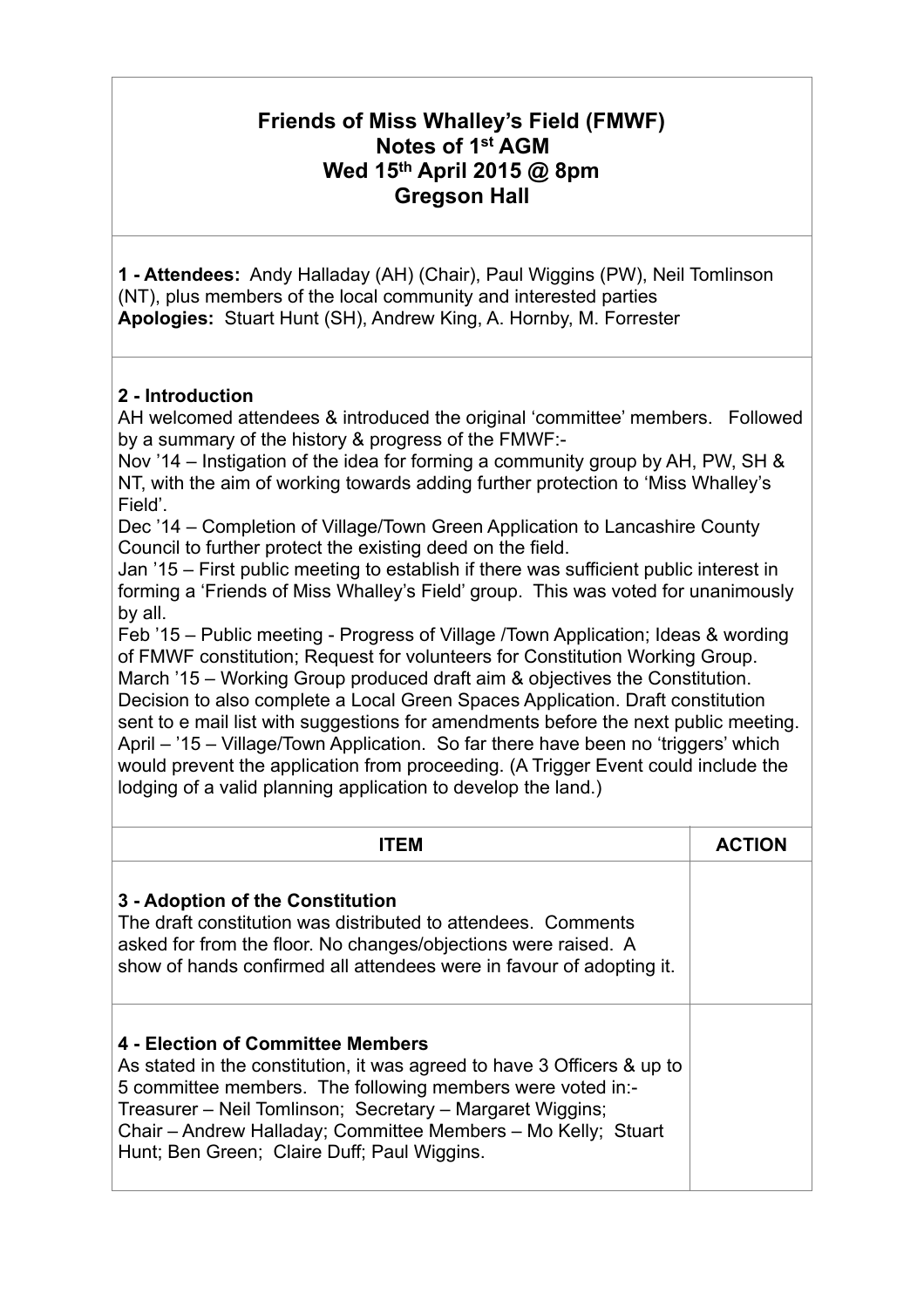| 5 - Local Green Spaces<br>Local Green Space designation provides special protection against<br>development for green areas that are valued by communities &<br>recognised by the Council as such. Members of the public can<br>nominate such areas, & if chosen & designated in the Local Plan,<br>these would be protected from inappropriate development.                                                                                                                                                  | AH to submit<br>application<br>on behalf of<br><b>FMWF</b>                                                    |
|--------------------------------------------------------------------------------------------------------------------------------------------------------------------------------------------------------------------------------------------------------------------------------------------------------------------------------------------------------------------------------------------------------------------------------------------------------------------------------------------------------------|---------------------------------------------------------------------------------------------------------------|
| 6 – Aldcliffe Triangle Friends Group<br>Dave Brooks (local Green Councillor) talked about the formation of<br>the successful development & funding bids of a small, previously<br>problematic, area of land between the canal & Aldcliffe Road/end of<br>Regent St South.                                                                                                                                                                                                                                    |                                                                                                               |
| 7 - Activities & Events<br>Initially the FMWF, its intentions and aims need to be publicised<br>throughout the community, so that they can be involved & contribute<br>to activities & ideas.<br>The Bonfire event on the field, is organised by a Bonfire Committee<br>in conjunction with the Gregson. More volunteers are needed to<br>help with the event especially with debris and litter collection<br>afterwards.                                                                                    | PW & NT to<br>attend next<br><b>Bonfire</b><br>Committee<br>meeting                                           |
| Need for a variety of activities to interest a range of the group &<br>members of the community. Ideas from the floor included:-<br>Litter picking<br>Head count of pedestrians through the field<br>Tree planting Day<br>Wildlife Event to identify plants & wildlife<br>Clear overgrown areas<br>Survey of biodiversity<br>A Time Capsule Event<br>Reinstatement of seating (as there used to be)<br>Field maintenance to enable more games use<br>Suggestion that schools may be interested in joining in | AH to<br>contact D<br>Redmore re<br>advice on<br>survey<br>AH to liaise<br>with Central<br><b>High School</b> |
| activities<br>There is 5K in Miss Whalley's Field Endowment Fund. We need to<br>know how this is being allocated & get clarification on the Council's<br>responsibilities.                                                                                                                                                                                                                                                                                                                                   |                                                                                                               |